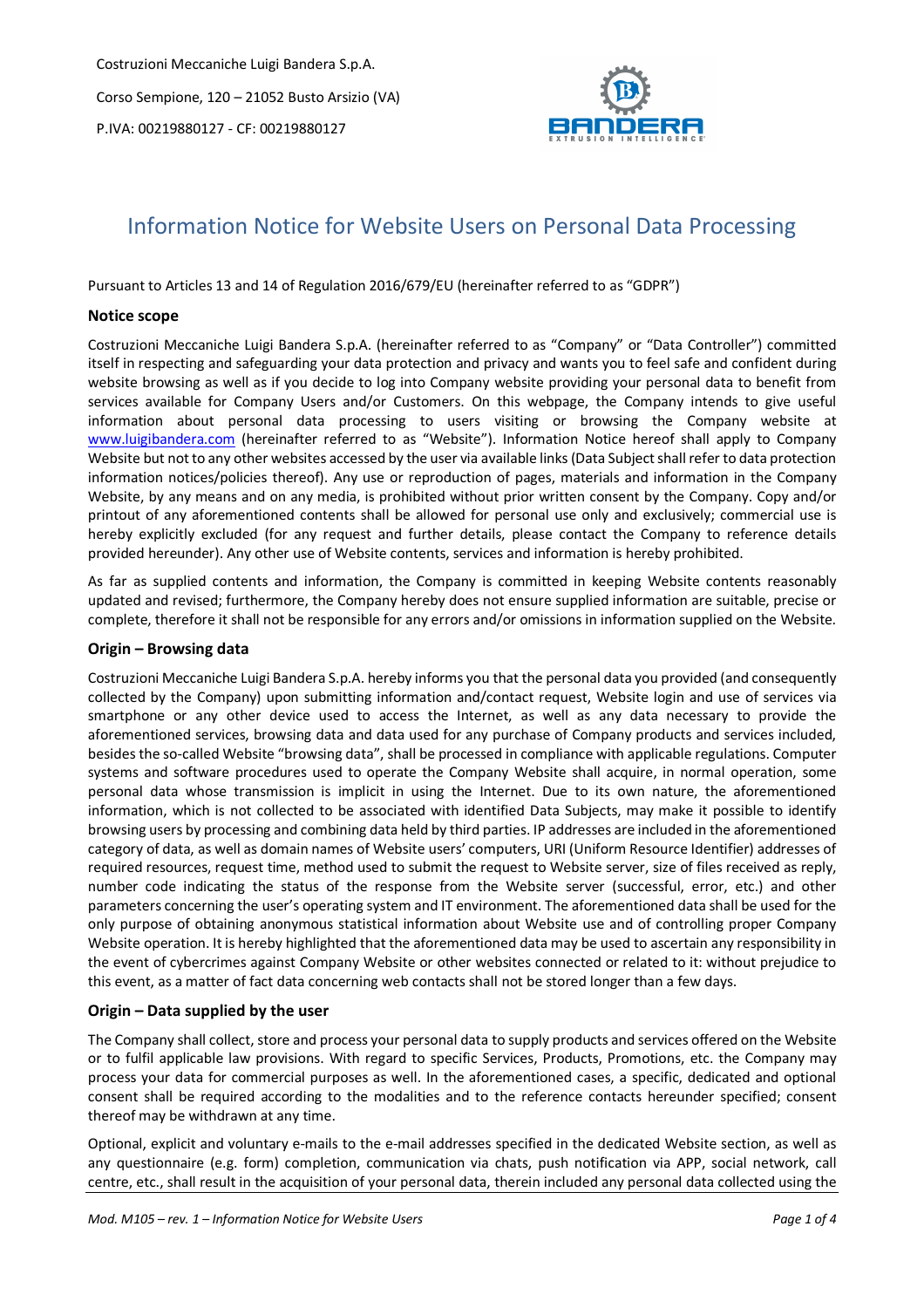

App and any related services, which are required to answer requests. Moreover, the Company hereby informs that, upon connecting via mobile devices to access digital contents and services offered by the Company or Company Partners, it may be necessary to transfer your personal data to third parties. It is hereby highlighted that you may access Company Website or connect to areas where you may be enabled to publish information via blog or bulletin boards, to communicate with third parties, e.g. from Company page on Facebook®, LinkedIn®, Youtube®, and other social network websites, to view products and offers and to publish comments or contents. Before interacting with the aforementioned areas, please carefully read General Terms and Conditions of Use, and consider that, in some circumstances, published information may be viewed by anyone accessing the Internet and that all information you include in your publications may be read, collected and used by third parties.

### **Data processing legal basis and purposes**

Data Subject's personal data shall be processed for the following purposes:

- 1) Purposes strictly connected and necessary to login onto www.Company.it Website; services and/or App developed or made available by the Company; use of the relevant information services; management of requests for contact or information, and purchase of products or services offered via Company Website;
- 2) Ancillary activities connected with managing requests by Website User/Customer and sending feedbacks, which may include promotional material; ancillary activities aimed at completing product and service purchase orders, including payments by credit card, shipment management, exercise of right of withdrawal concerning remote purchases, and updates about new availability of products and services which are temporarily unavailable;
- 3) Purposes related to fulfilment of obligations set forth under European Community and national regulations, to prevention of disorders, and to investigation and prosecution of criminal offences;
- 4) Direct marketing, i.e. transmission of advertising material, direct sales, market research or commercial communication about products and/or services offered by the Company; the aforementioned activities may concern products and services of Companies from the Company Group and may be carried out by sending advertising/information/promotional material and/or invitation to participate into initiatives, events and offers aimed at rewarding users /customers, either by "traditional" methods (e.g. paper mail and/or calls by operators), or by "automated" contact systems (e.g. texts and/or MMS, phone calls without operator's intervention, e-mails, fax messages, interactive applications), pursuant to Article 130 paragraphs 1 and 2 of Italian Law Decree no. 196/03 and subsequent amendments and additions.

Provision of data for the purposes under points 1), 2) and 3) hereof, connected with a preliminary contract and/or contract, or functional to a request by the user, or required under a specific regulatory provision, shall be mandatory and, in the contrary, it shall not be possible to receive information and access requested services; as far as point 4) of the Information Notice hereof is concerned, data processing consent by the user /customer shall be free and optional and may be withdrawn at any time without any consequence on product and services usability. Nevertheless, if Data Subject does not provide his or her consent to data processing, he/she is not be able to receive updates about new initiatives or special promotions or benefits for users/customers from the Company.

Pursuant to Regulation 2002/58/EU, the Company may send commercial communications about products and/or services similar to the ones already supplied, by using electronic mail details or standard mail ones the Data Subject already provided; Data Subject shall have the right to oppose the above according to modalities and contact details provided hereunder.

#### **Modalities and logics of data processing, storage periods and security measures**

Data Subject's personal data shall be processed even by electronic and automated means and shall be carried out by the Company and/or by third parties the Company may entrust with processed data storage, management and transmission. Data shall be processed with organization and processing logics, even related to logs originated by Website service access and use, as well as products and services used with regard to the aforementioned purposes and, anyway, so as to ensure data security and protection. Processed personal data shall be stored for the time periods set forth under regulations in force.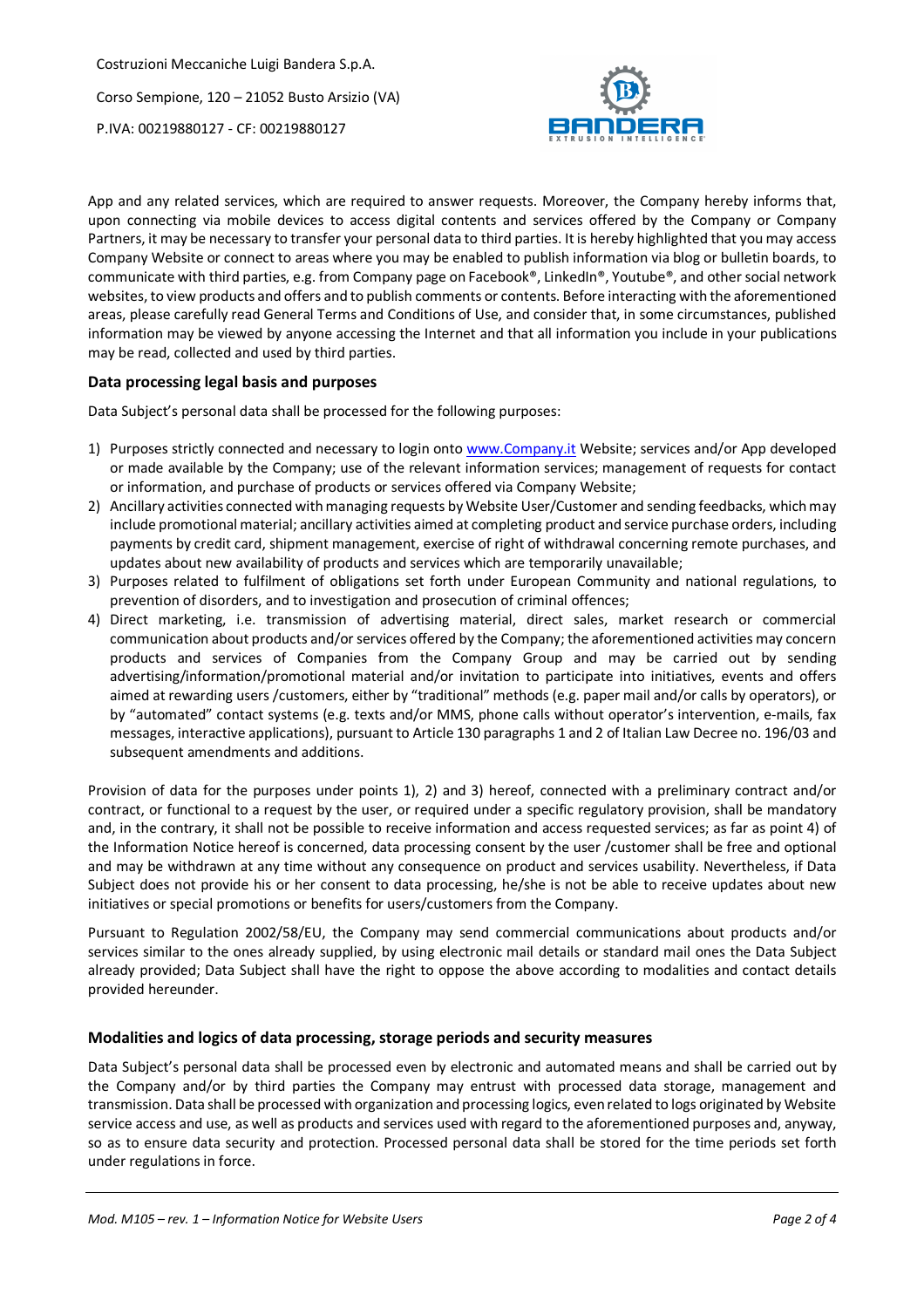

With regard to data security, any personal data requested to the browsing user in the Website sections dedicated to special services, shall be encrypted via Secure Sockets Layer (SSL). SSL technology encrypts information before it is exchanged between the user's PC and the Company centralized systems via the Internet; in this way, information becomes unintelligible to unauthorized users and transmitted information protection is ensured. Moreover, any transaction made via e-payment systems shall be executed on the Payment Service Provider (PSP) platform and the Company shall store just the minimum set of information that is necessary to manage any claims. With reference to personal data protection, pursuant to Art. 33 of GDPR the user/customer is recommended to notify the Company with any circumstances or events from which a potential "personal data breach" may occur in order to allow for a prompt assessment and adoption of any actions aimed at counter the above event; to do so, please notify to privacy@Company.it or contact Company Customer Service. Any measures adopted by the Company shall not exempt Customer from paying the necessary attention in using, if required, passwords/PINs of adequate complexity. The User shall periodically update passwords/PINs, especially in case he / she fears they have been infringed/known by third parties; moreover, the User shall carefully store and make passwords/PINs inaccessible to third parties in order to prevent any improper and unauthorized use.

## **Cookies**

Cookies are a short text strings sent to your browser and eventually saved on your computer (or your smartphone/tablet or any other device you used to access the Internet). In general, cookies are sent each time you visit a website. The Company uses cookies for several purposes to offer you a fast and safe digital experience, e.g. cookies keep you connected to the Website protected area.

Cookies stored on your computer cannot be used to recall data from your hard disk, transmit cyber viruses or to identify your e-mail address. Each cookie is uniquely related to the browser and device you used to access Company Website or to you the Company App. In general, cookies help to improve website operation and user's browsing experience; nevertheless, cookies may be used to send advertising messages (as hereunder detailed). For further information about cookies and their operation, please visit "All about cookies" section at http://www.allaboutcookies.org. For any details about Cookies, please refer to Company Website dedicated page (Cookie Policy).

#### **Data communication and transfer**

In order to pursue the aforementioned purposes, the Company may communicate and make process users/customers' personal data, in Italy and abroad, by third parties with whom the Company cooperate, provided the mentioned third parties supply services upon Company request. Company shall supply the aforementioned third parties with information necessary to carry out the required services only and exclusively, taking any measure to protect Data Subject's personal data. Data Subject's data may be transferred outside the European Economic Area if necessary to manage his or her contract relation. In the aforementioned case, data recipients shall be subject to data protection and security obligations equivalent to those ensured by Data Controller. In the event any services offered by its Partners, Company shall only supply any data strictly required to provide the services thereof. In any case, only data strictly necessary to pursue relevant purposes and any applicable warranties shall be applied to cross-border data transfers, if required. Company may disclose data Subject's personal data to suppliers providing commercial services, for marketing purposes; in the case hereof, the aforementioned Company suppliers shall be appointed External Data Processors. Furthermore, personal data may be communicated to competent public bodies and authorities for any purpose related to statutory obligation fulfilment or responsibility ascertainment in case of cybercrimes against Company Website. Moreover, the aforementioned data may be communicated to or allocated at third parties (as Data Processors or, if e-communication service providers, as independent Data Controllers) providing IT and electronic services (e.g.: website hosting, management and development) and entrusted by the Company to carry out tasks and activities - also of technical and organizational nature - which are instrumental to Company Website operation. Any third parties belonging to the aforementioned categories shall operate as independent Data Controllers or as Data Processors purposely appointed by the Company.

Moreover, Data Subject's personal data may be known to Company employees/consultants, who shall be duly instructed and appointed Data Processors.

Categories of recipients to whom data may be communicated are available at the Company; for any request thereabout, please refer to Company reference contacts here below.